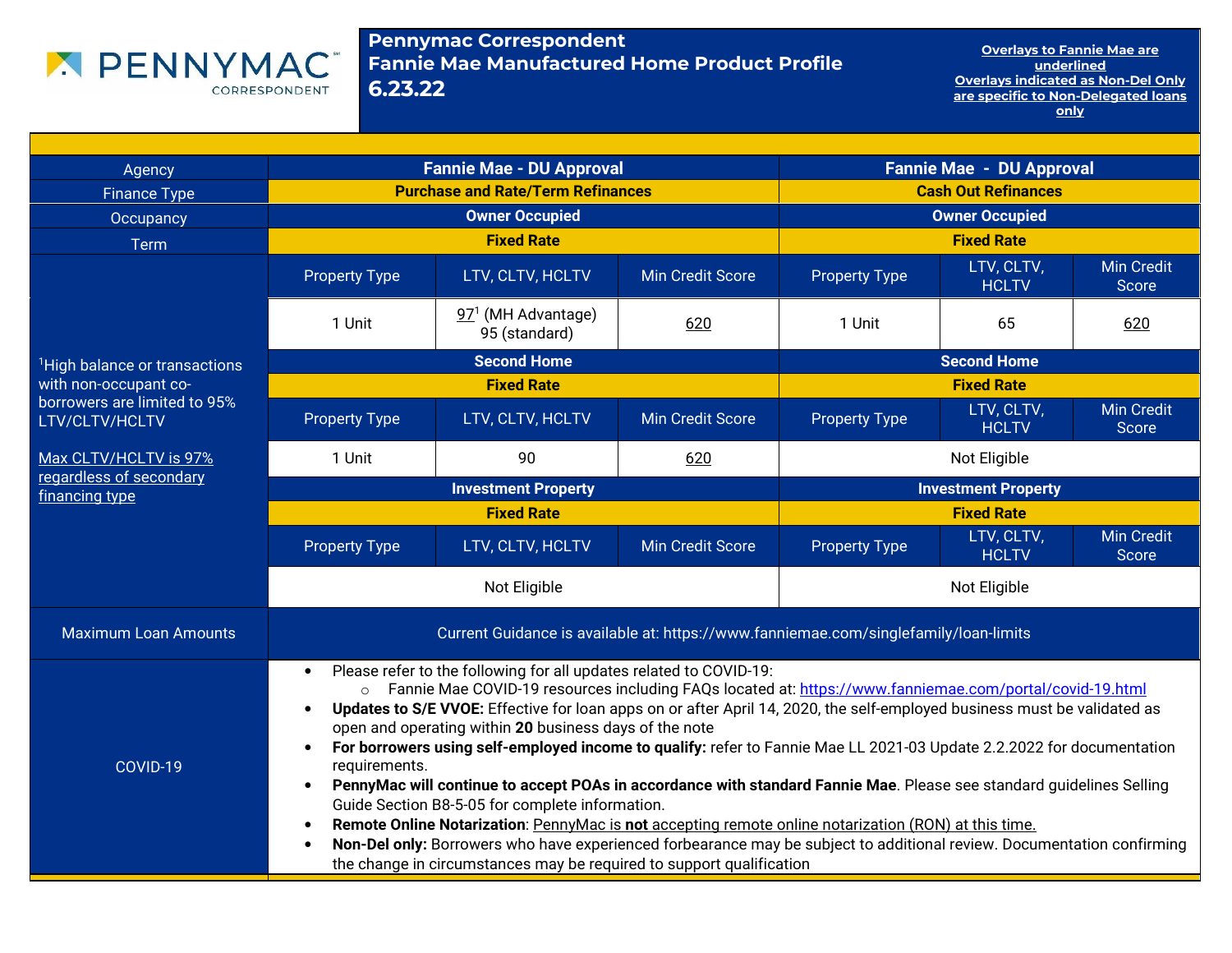| Ability To Repay and<br><b>Qualified Mortgage Rule</b> | For loans subject to the ATR/QM rule, Pennymac will only purchase loans that comply with the ATR/QM requirements.<br>Note: Investment properties which are for business purposes (borrower does not intend to occupy for greater than<br>14 days in the year) are exempt from ATR/QM; however, such loans must meet agency eligibility requirements and<br>are subject to the applicable points and fees threshold.<br>Investment properties are not eligible for manufactured homes.<br>$\circ$<br>Correspondents are responsible for providing evidence of compliance with the ATR/QM rules.<br>$\bullet$<br>Clear itemization of fees and application of all credits that indicate paid by/to will be required on all loans.<br>$\bullet$<br>See Seller Guide section "Ability to Repay and Qualified Mortgage Rule" under "Delivery Procedures" for more details.<br>$\bullet$                                                                                                                                                                                                                                                                                                                                                                                                                                                                                                                                                                                                                                                                                                                                                                                                                                                                                                                                                                                                                                                                                                                                                                                                                                        |
|--------------------------------------------------------|---------------------------------------------------------------------------------------------------------------------------------------------------------------------------------------------------------------------------------------------------------------------------------------------------------------------------------------------------------------------------------------------------------------------------------------------------------------------------------------------------------------------------------------------------------------------------------------------------------------------------------------------------------------------------------------------------------------------------------------------------------------------------------------------------------------------------------------------------------------------------------------------------------------------------------------------------------------------------------------------------------------------------------------------------------------------------------------------------------------------------------------------------------------------------------------------------------------------------------------------------------------------------------------------------------------------------------------------------------------------------------------------------------------------------------------------------------------------------------------------------------------------------------------------------------------------------------------------------------------------------------------------------------------------------------------------------------------------------------------------------------------------------------------------------------------------------------------------------------------------------------------------------------------------------------------------------------------------------------------------------------------------------------------------------------------------------------------------------------------------------|
| Age of Documents                                       | For new and existing construction, credit documents must be no more than 4 months old on the date the note is signed,<br>$\bullet$<br>including credit reports and employment, income and asset documents.<br>Preliminary Title Policies must be no more than 180 days old on the date the note is signed.<br>$\bullet$                                                                                                                                                                                                                                                                                                                                                                                                                                                                                                                                                                                                                                                                                                                                                                                                                                                                                                                                                                                                                                                                                                                                                                                                                                                                                                                                                                                                                                                                                                                                                                                                                                                                                                                                                                                                   |
| <b>Appraisals</b>                                      | Full appraisal required. Manufactured Homes are not eligible for appraisal waivers.<br>$\bullet$<br>Cost approach is required<br>Structural modifications or additions:<br>Inspection by a state agency to approve modifications is required, if the state requires such inspection.<br>If there is no state requirement, then the structural modification must be inspected and be deemed structurally<br>$\circ$<br>sound by a third party who is regulated by the state and is qualified to make the determination. In all cases, the<br>satisfactory inspection report must be retained in the mortgage loan file.<br>Standard<br>Minimum of 2 similar manufactured home comparables<br>$\circ$<br>Third comparable may be site built or modular home<br>$\circ$<br>Photos required, in addition to standard photos:<br>$\circ$<br>HUD data plate,<br>HUD certification label<br>MH Advantage:<br>$\bullet$<br>Use MH Advantage comps when available<br>$\circ$<br>Supplemental comps may be site built homes<br>Photos required, in addition to the standard photos<br>$\circ$<br>MH Advantage sticker<br>HUD data plate,<br>HUD certification label,<br>Site showing driveways, sidewalks, any detached structures.<br>The presence of a driveway leading to the home (or to the garage or carport, if one is present). The driveway<br>must consist of blacktop, pavers, bricks, concrete, cement, or gravel (gravel must have a minimum depth of<br>four inches), and;<br>The presence of a sidewalk connecting either the driveway, or a detached garage or carport, to a door or<br>attached porch of the home. The sidewalk must consist of blacktop, pavers, flagstone, bricks, concrete, or<br>cement.<br>If the HUD data plate cannot be obtained, a copy of the IBTS report is acceptable.<br>$\bullet$<br>Accessory units are not eligible, B2-3-02.<br>$\bullet$<br>Properties with evidence of commercial production of marijuana, including but not limited to grow rooms, or hydroponic<br>equipment, are ineligible.<br>The property must be complete when the loan is sold to Pennymac<br>$\bullet$ |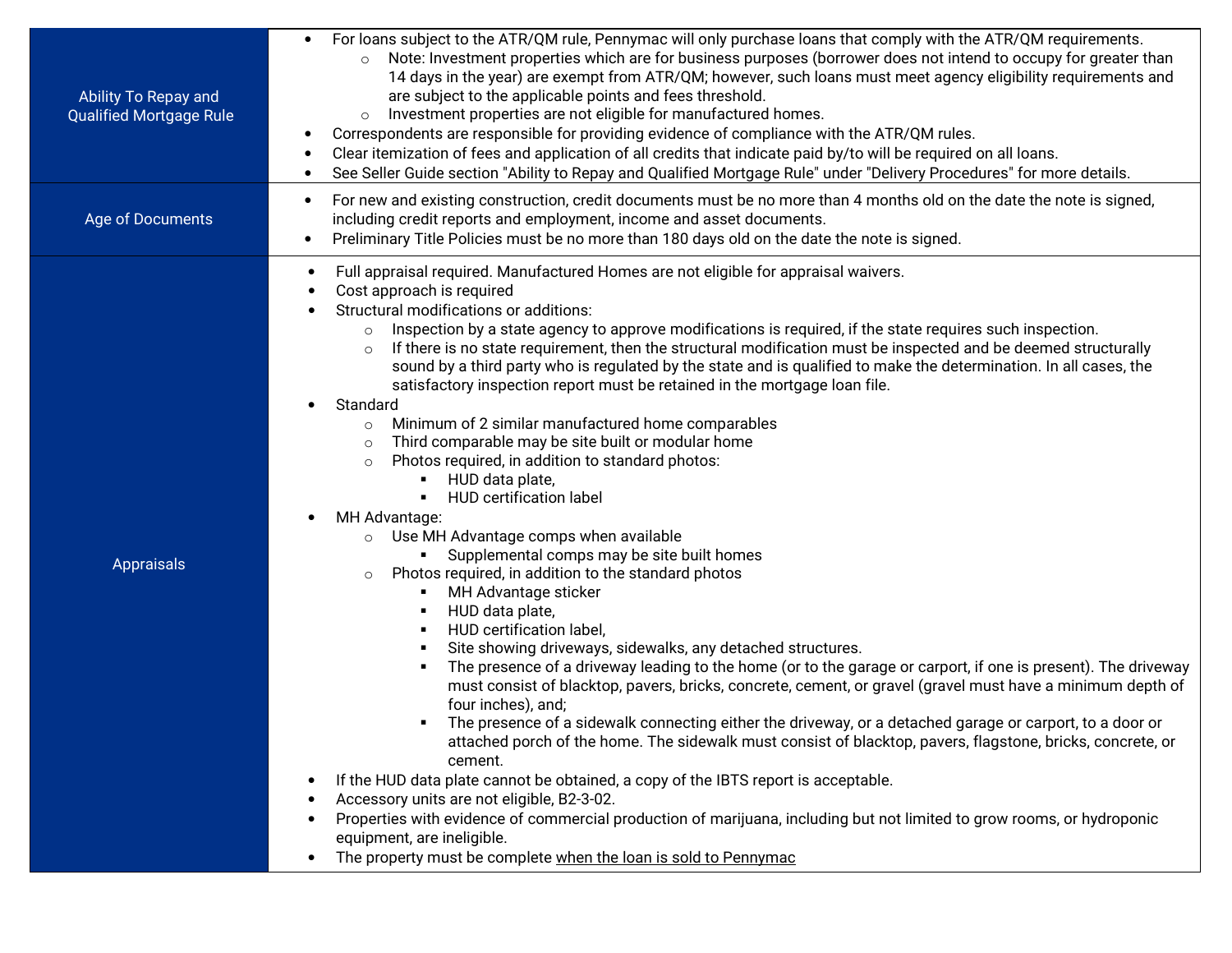| <b>Assets</b>                  | Follow Fannie Mae guidelines for acceptable funds to close<br>Trade equity is an eligible source, see B5-2-03 for complete details.                                                                                                                                                                                                                                                                                                                                                                                                                                                                                                                                                                                                                                                                                                                                                                                                                                                                                                                                                                                                                                                                               |
|--------------------------------|-------------------------------------------------------------------------------------------------------------------------------------------------------------------------------------------------------------------------------------------------------------------------------------------------------------------------------------------------------------------------------------------------------------------------------------------------------------------------------------------------------------------------------------------------------------------------------------------------------------------------------------------------------------------------------------------------------------------------------------------------------------------------------------------------------------------------------------------------------------------------------------------------------------------------------------------------------------------------------------------------------------------------------------------------------------------------------------------------------------------------------------------------------------------------------------------------------------------|
| <b>Assignment of Mortgages</b> | All loans must be registered with MERS at time of delivery to Pennymac and a MERS transfer of beneficial rights and transfer of<br>servicing right must be initiated by the Seller, to Pennymac Corp, LLC (#1009313), within 24-hours of purchase.                                                                                                                                                                                                                                                                                                                                                                                                                                                                                                                                                                                                                                                                                                                                                                                                                                                                                                                                                                |
| <b>AUS</b>                     | Desktop Underwriter with "Approve/Eligible" Findings is required.<br>$\bullet$<br>Manual UW is not permitted.<br>Standard must select Manufactured Home or Manufactured Home: Condo/PUD in subject property type<br>MH Advantage must select MH Advantage in subject property type<br>$\bullet$                                                                                                                                                                                                                                                                                                                                                                                                                                                                                                                                                                                                                                                                                                                                                                                                                                                                                                                   |
| <b>Borrower Eligibility</b>    | U.S. citizens<br>$\bullet$<br>Permanent resident aliens, with proof of lawful permanent residence<br>Nonpermanent resident alien immigrants with proof of lawful residence<br>DACA recipients are eligible with proof of legal status, including but not limited to a valid Employment Authorization<br>Document card. See Non-U.S. Citizen Documentation Requirements.<br>Non-Del only: PennyMac employees are ineligible                                                                                                                                                                                                                                                                                                                                                                                                                                                                                                                                                                                                                                                                                                                                                                                        |
| <b>Credit</b>                  | Each borrower's representative credit score must be a minimum of 620 regardless of the DU eligibility assessment unless<br>$\bullet$<br>the below requirements for borrowers without a credit score are met<br>o All borrowers may have no credit score. Fannie Mae and DU requirements must be met.<br>See B3-5.4-01 for additional requirements.<br>$\circ$<br>A maximum of one credit bureau may be frozen with a DU accept. If the credit must be un-frozen, borrowers must unfreeze<br>all bureaus, and the DU rerun with the updated credit.<br>Current Housing Payment, applicable when the payment for the primary residence for any borrower is not reported on credit<br>(ex: renting primary and the subject is 2nd/NOO):<br>$\circ$ When the payment is not reported on the credit report, provide third party verification of payment amount.<br>If living rent free, a rent free letter from landlord or person obligated on lease required.<br>Non-Del Only:<br>Installment debt must be paid in full to be excluded. Borrowers may not pay down installment debts to less than 10<br>$\circ$<br>months to exclude the debt for qualifying.<br>No more than two tax years may be on repayment plan |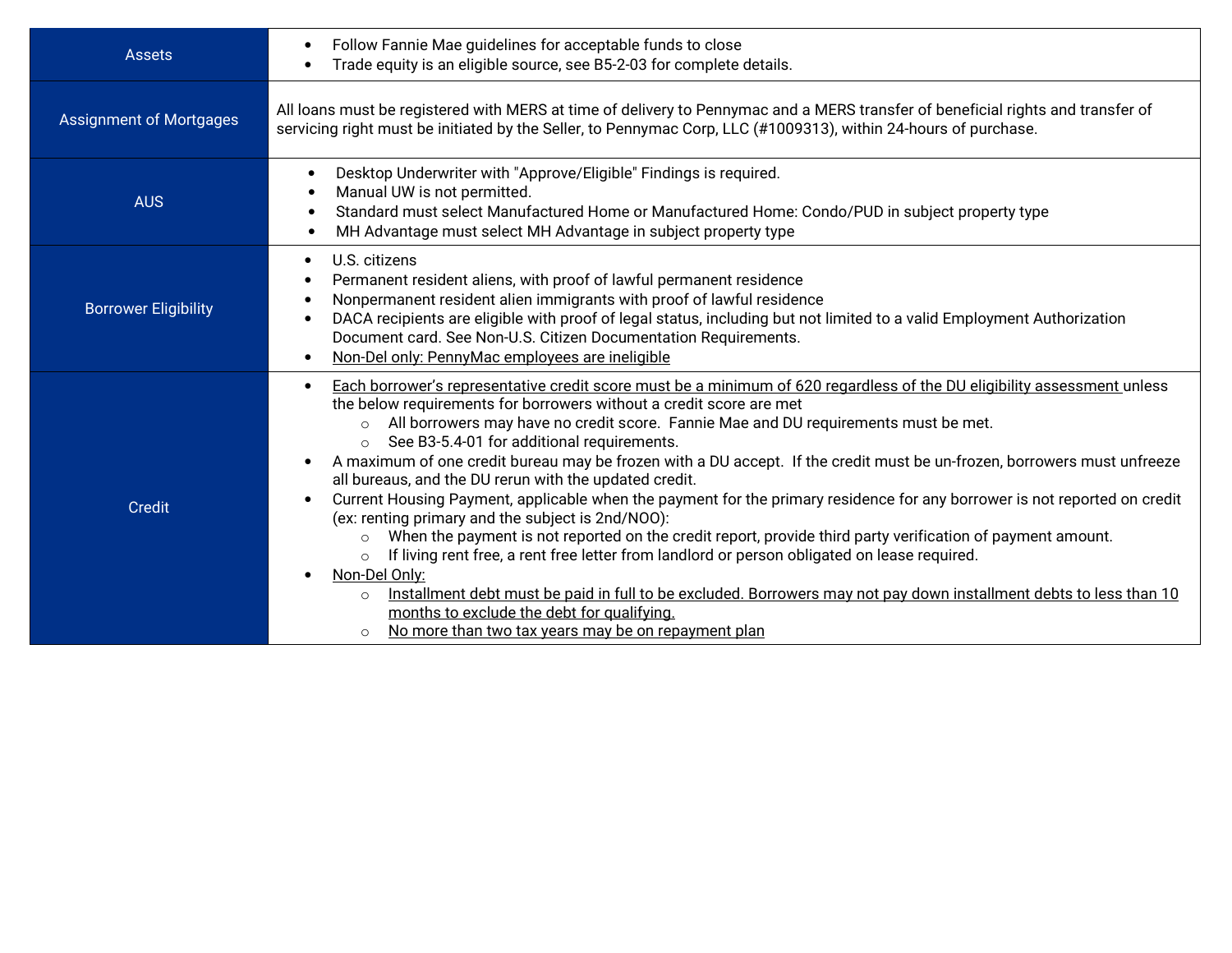| Full review or PERS<br>o Note: Pennymac will not submit for PERS approval.<br>are ineligible.<br>Condominiums<br>Fannie Mae Selling Guide Section B4-2.1-03 for details.<br>Florida Condos are allowed in accordance with Fannie Mae requirements.<br>verify the condo warranty type. This may include, but is not limited to:<br>Loan documentation with warranty type<br>$\circ$<br>HOA questionnaire<br>$\circ$<br>Copies of applicable insurance policies<br>$\circ$<br>Any additional documentation as required by the warranty type<br>$\circ$                                                                                                                                                     | See B4-2 Project Standards in Fannie Mae's Seller Guide or https://www.fanniemae.com/singlefamily/project-eligibility for<br>complete details on condos.<br>Projects in which the HOA is named as a party to pending litigation, or for which the project sponsor or developer is named<br>as a party to pending litigation that relates to the safety, structural soundness, habitability, or functional use of the project<br>Projects with pending litigation that involves minor matters with no impact on the safety, structural soundness, habitability,<br>or functional use of the project, may be eligible if the litigation meets Fannie Mae's requirements for minor matters. See<br>See Pennymac Announcement 19-62 for additional documentation details. Lenders must provide all documentation used to |  |  |  |
|----------------------------------------------------------------------------------------------------------------------------------------------------------------------------------------------------------------------------------------------------------------------------------------------------------------------------------------------------------------------------------------------------------------------------------------------------------------------------------------------------------------------------------------------------------------------------------------------------------------------------------------------------------------------------------------------------------|----------------------------------------------------------------------------------------------------------------------------------------------------------------------------------------------------------------------------------------------------------------------------------------------------------------------------------------------------------------------------------------------------------------------------------------------------------------------------------------------------------------------------------------------------------------------------------------------------------------------------------------------------------------------------------------------------------------------------------------------------------------------------------------------------------------------|--|--|--|
|                                                                                                                                                                                                                                                                                                                                                                                                                                                                                                                                                                                                                                                                                                          |                                                                                                                                                                                                                                                                                                                                                                                                                                                                                                                                                                                                                                                                                                                                                                                                                      |  |  |  |
| <b>Derogatory Event</b><br><b>Waiting Period Requirements</b>                                                                                                                                                                                                                                                                                                                                                                                                                                                                                                                                                                                                                                            |                                                                                                                                                                                                                                                                                                                                                                                                                                                                                                                                                                                                                                                                                                                                                                                                                      |  |  |  |
| Bankruptcy - Chapter 7 or 11<br>4 years                                                                                                                                                                                                                                                                                                                                                                                                                                                                                                                                                                                                                                                                  |                                                                                                                                                                                                                                                                                                                                                                                                                                                                                                                                                                                                                                                                                                                                                                                                                      |  |  |  |
| 2 years from discharge date<br>Bankruptcy - Chapter 13<br>4 years from dismissal date                                                                                                                                                                                                                                                                                                                                                                                                                                                                                                                                                                                                                    |                                                                                                                                                                                                                                                                                                                                                                                                                                                                                                                                                                                                                                                                                                                                                                                                                      |  |  |  |
| 5 years if more than one filing within the past 7 years<br><b>Multiple Bankruptcy Filings</b>                                                                                                                                                                                                                                                                                                                                                                                                                                                                                                                                                                                                            |                                                                                                                                                                                                                                                                                                                                                                                                                                                                                                                                                                                                                                                                                                                                                                                                                      |  |  |  |
| 7 years<br>$\bullet$<br>3 years with documented extenuating circumstances (see section below)<br>allowed subject to:<br>up to the lesser of 90% LTV/CLTV or the max LTV/CLTV per the<br>$\circ$<br>eligibility matrix,<br>purchase of an OO, or<br><b>Derogatory Credit</b><br>$\circ$<br>Foreclosure<br>rate and term of any occupancy<br>$\circ$<br>If a mortgage debt was discharged through a bankruptcy, the bankruptcy<br>waiting periods may be applied if the lender obtains the appropriate<br>documentation to verify that the mortgage obligation was discharged in the<br>bankruptcy. Otherwise, the greater of the applicable bankruptcy or<br>foreclosure waiting periods must be applied. |                                                                                                                                                                                                                                                                                                                                                                                                                                                                                                                                                                                                                                                                                                                                                                                                                      |  |  |  |
| Deed-in-Lieu of Foreclosure, Pre-<br>4 years<br>$\bullet$<br>foreclosure Sale (Short Sale), Mortgage<br>2 years with documented extenuating circumstances, see Extenuating                                                                                                                                                                                                                                                                                                                                                                                                                                                                                                                               |                                                                                                                                                                                                                                                                                                                                                                                                                                                                                                                                                                                                                                                                                                                                                                                                                      |  |  |  |
| Charge-Off<br>Circumstances below                                                                                                                                                                                                                                                                                                                                                                                                                                                                                                                                                                                                                                                                        |                                                                                                                                                                                                                                                                                                                                                                                                                                                                                                                                                                                                                                                                                                                                                                                                                      |  |  |  |
| All transactions require a DU Approve/Eligible regardless of which time frame for the derogatory event is met, standard or<br>extenuating circumstances.                                                                                                                                                                                                                                                                                                                                                                                                                                                                                                                                                 |                                                                                                                                                                                                                                                                                                                                                                                                                                                                                                                                                                                                                                                                                                                                                                                                                      |  |  |  |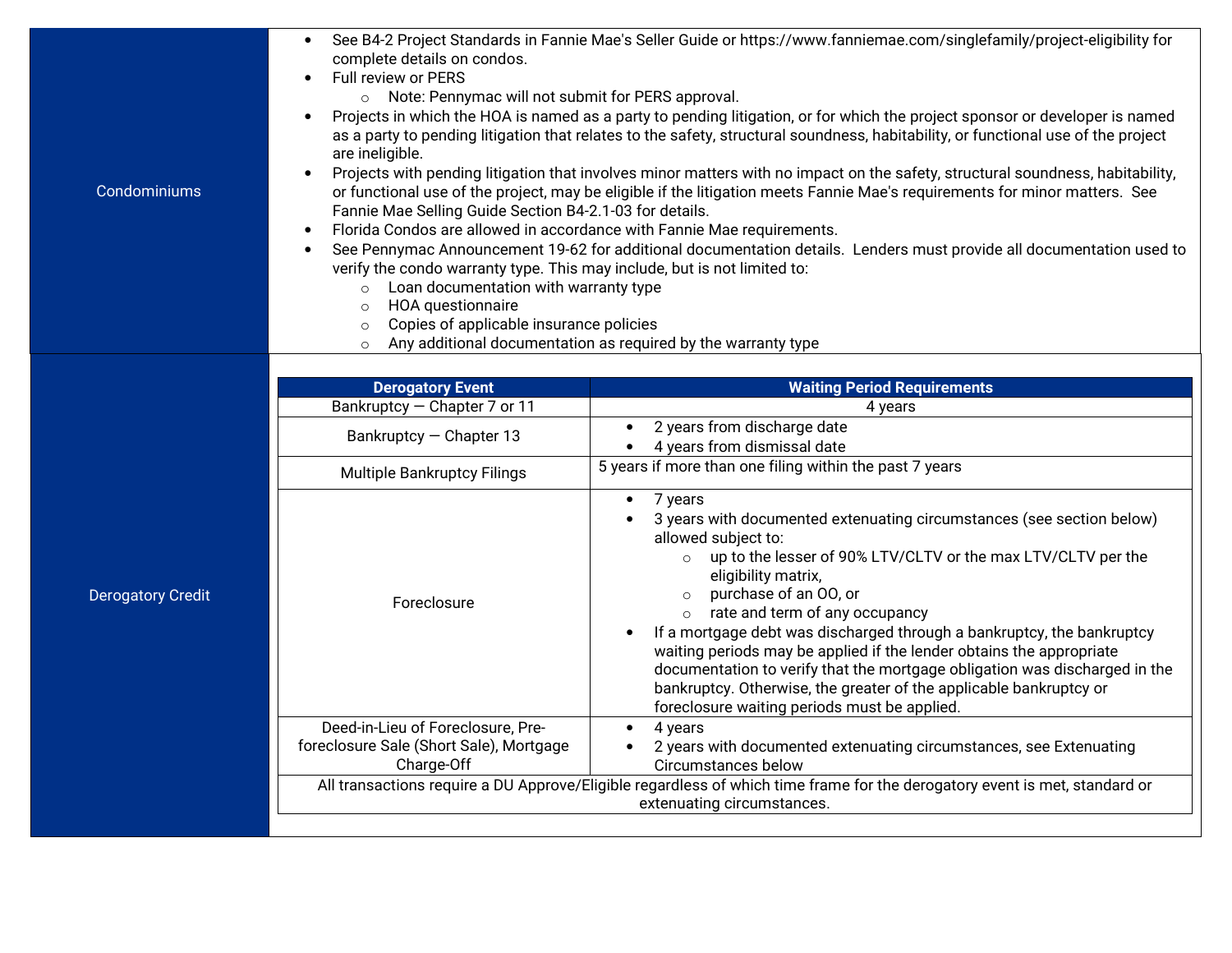| <b>Disaster Policy</b>         | PennyMac may require a post-disaster inspection when the appraisal occurred before the incident end date of the disaster.<br>$\bullet$<br>See PennyMac disaster policy located in the Seller's Guide for full details.<br>Non-Del Only: Disaster inspections may not be completed by the Lender. Acceptable inspection providers include, but are<br>$\bullet$<br>not limited to, the original appraiser or a post-disaster inspection company.                                                                                                                                                                                                                                                                                                                                                                                                                                                                                                                                                                                                                                                                                                                                                                                                                                                                                                                                                                                                                                                                                                                                                                                                                                                                                                                                                                                                                                                                                                                                                                                                                                                                                                                                                                                 |
|--------------------------------|---------------------------------------------------------------------------------------------------------------------------------------------------------------------------------------------------------------------------------------------------------------------------------------------------------------------------------------------------------------------------------------------------------------------------------------------------------------------------------------------------------------------------------------------------------------------------------------------------------------------------------------------------------------------------------------------------------------------------------------------------------------------------------------------------------------------------------------------------------------------------------------------------------------------------------------------------------------------------------------------------------------------------------------------------------------------------------------------------------------------------------------------------------------------------------------------------------------------------------------------------------------------------------------------------------------------------------------------------------------------------------------------------------------------------------------------------------------------------------------------------------------------------------------------------------------------------------------------------------------------------------------------------------------------------------------------------------------------------------------------------------------------------------------------------------------------------------------------------------------------------------------------------------------------------------------------------------------------------------------------------------------------------------------------------------------------------------------------------------------------------------------------------------------------------------------------------------------------------------|
| Documentation                  | Determined by AUS<br>$\bullet$<br>When loan programs are combined (e.g. HomeReady and Manufactured Housing) the more restrictive of the guidelines<br>applies.<br>LoanBeam income calculation is acceptable per Fannie Mae guidelines<br>$\bullet$<br>All Fannie Mae specific requirements, in addition to Pennymac overlays, must be met. See B5-2 for additional requirements.<br>$\bullet$<br>Non-Del: Handwritten Verification of Mortgages (VOM) or Verification of Rents (VOR) are not eligible<br>$\bullet$<br>Private mortgages may be verified with cancelled checks or bank statements<br>Income or assets derived from the following sources are ineligible for qualifying:<br>The production or sale of marijuana<br>$\circ$<br>Bitcoin or other cryptocurrencies<br>$\circ$<br>See Large Deposits section for documentation requirements on funds used for closing/reserves that<br>originated from a cryptocurrency account.<br>Day 1 Certainty<br>$\bullet$<br>Loans using Day 1 Certainty are acceptable.<br>$\circ$<br>Lenders must provide the third party vendor report used in the DU validation process. Pennymac will compare the<br>vendor reference number and date to the DU messages.<br>When all of a borrower's income is validated by the DU validation service, the lender is not required to obtain a<br>$\circ$<br>signed IRS Form 4506-C or tax transcripts for that borrower.<br>Current Housing Payment for Non-Occupant Borrowers and 2nd Home<br>Borrowers must document their current housing expense with one of the following when they do not currently own a<br>$\circ$<br>primary residence:<br>six months canceled checks or equivalent payment source;<br>$\blacksquare$<br>six months bank statements reflecting a clear and consistent payment to an organization or individual<br>$\blacksquare$<br>direct verification of rent from a management company or individual landlord; or<br>a copy of a current, fully executed lease agreement and two months canceled checks (or equivalent payment<br>source) supporting the rental payment amount.<br>Borrowers living rent-free must document their rent-free status. A rent-free letter from a third party may be acceptable. |
| <b>Down Payment Assistance</b> | Down Payment Assistance is allowed as long as the assistance is provided by a government entity or a non-profit<br>$\bullet$<br>organization that is affiliated with a government entity. Evidence of the terms and provider must be included in the loan file<br>and must meet Fannie Mae requirements.<br>Employer assistance is acceptable in accordance with Fannie Mae guidelines.<br>Loans with Community Seconds may be eligible up to 105% CLTV. Follow Fannie Mae guidelines, second must be from<br>government entity or a non-profit organization that is affiliated with a government entity.                                                                                                                                                                                                                                                                                                                                                                                                                                                                                                                                                                                                                                                                                                                                                                                                                                                                                                                                                                                                                                                                                                                                                                                                                                                                                                                                                                                                                                                                                                                                                                                                                       |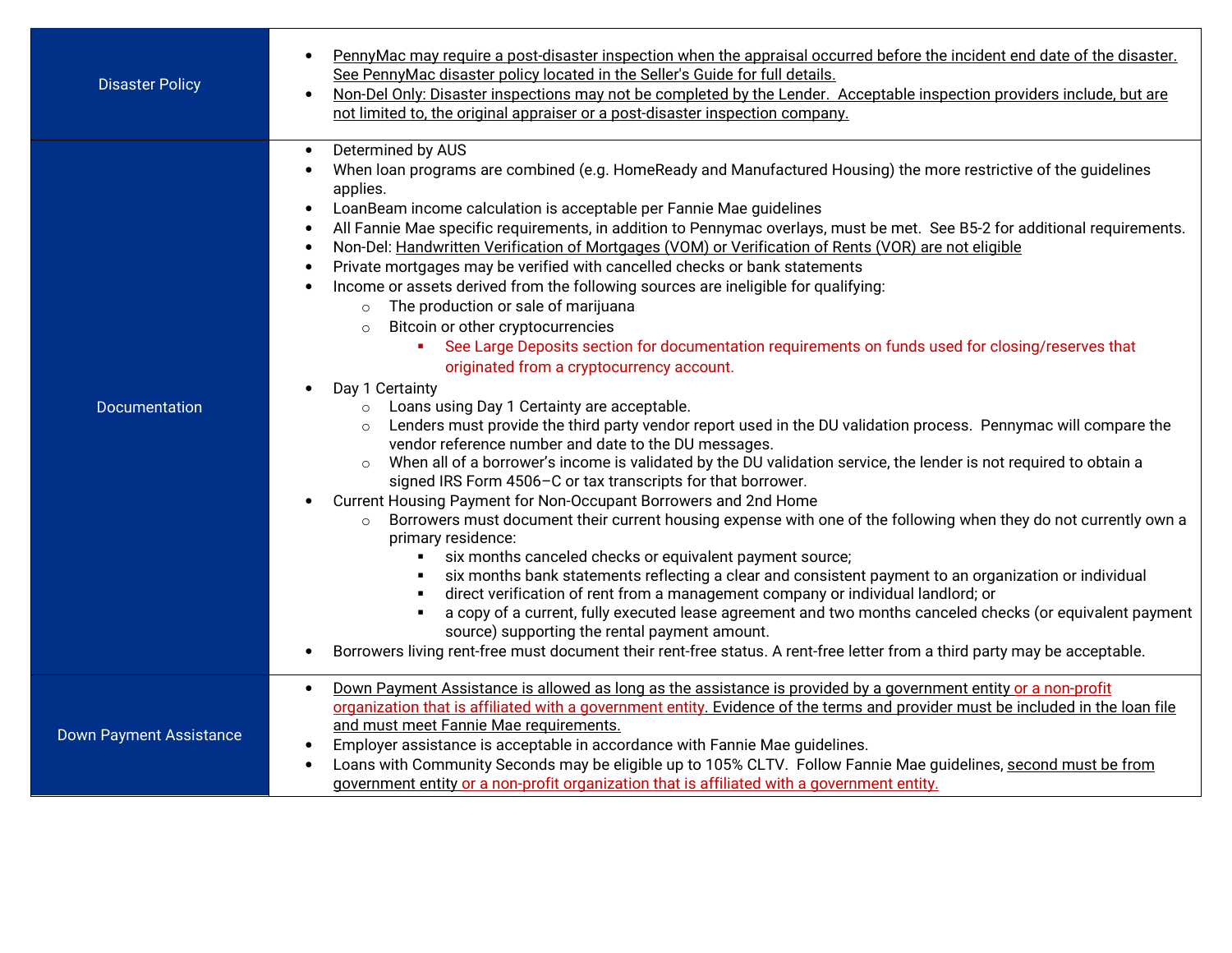| Eligible and Ineligible Mortgage<br><b>Products and Features</b> | Agency Fixed Rate: 10, 15, 20, 25, 30 Year. Cash Out Refinance: max loan term is 20 years                                                                                                            |
|------------------------------------------------------------------|------------------------------------------------------------------------------------------------------------------------------------------------------------------------------------------------------|
|                                                                  | ARMS are not eligible                                                                                                                                                                                |
|                                                                  | Loans with LTV/CLTV/HCLTV calculated using the "Affordable LTV" calculation are eligible for purchase subject to meeting                                                                             |
|                                                                  | all Fannie Mae requirements. See Fannie Mae Selling Guide B5-5.2-02 Loans with Resale Restrictions: Loan and Borrower                                                                                |
|                                                                  | Eligibility.                                                                                                                                                                                         |
|                                                                  | HomeReady or RefiNow financing are eligible for purchase. See FNMA HomeReady or RefiNow Product Profiles for                                                                                         |
|                                                                  | complete details.                                                                                                                                                                                    |
|                                                                  | When loan programs are combined (e.g. HomeReady and Manufactured Homes or RefiNow and Manufactured<br>$\circ$                                                                                        |
|                                                                  | Homes), the more restrictive of the guidelines apply.                                                                                                                                                |
|                                                                  | HomeStyle Renovation or HomeStyle Energy are ineligible                                                                                                                                              |
|                                                                  | One time close construction ineligible.                                                                                                                                                              |
|                                                                  | Escrow for taxes, insurance, and mortgage insurance are required above 80% LTV, (90% in CA), or as required by applicable                                                                            |
|                                                                  | state law.                                                                                                                                                                                           |
|                                                                  | For salaried employees the verbal verification of employment must be completed within 10 business days prior to the note<br>$\bullet$                                                                |
|                                                                  | date.                                                                                                                                                                                                |
|                                                                  | For self-employed borrowers the verbal verification of employment must be completed within 120 days prior to the note                                                                                |
|                                                                  | date.                                                                                                                                                                                                |
|                                                                  | For borrowers in the military, a military Leave and Earnings Statement dated within 120 calendar days prior to the note date                                                                         |
|                                                                  | is acceptable in lieu of a verbal verification of employment.                                                                                                                                        |
|                                                                  | Mortgage Credit Certificates (MCCs) enable an eligible first-time home buyer to obtain a mortgage secured by his or her                                                                              |
|                                                                  | principal residence and to claim a federal tax credit for a specified percentage (usually 20% to 25%) of the mortgage interest                                                                       |
|                                                                  | payments.                                                                                                                                                                                            |
|                                                                  | When calculating the borrower's debt-to-income ratio, treat the maximum possible MCC income as an addition to the<br>$\circ$                                                                         |
|                                                                  | borrower's income, rather than as a reduction to the amount of the borrower's mortgage payment. Use the following                                                                                    |
| Employment/Income                                                | calculation when determining the available income: [(Mortgage Amount) x (Note Rate) x (MCC %)] ÷ 12 = Amount                                                                                         |
| Verification                                                     | added to borrower's monthly income.                                                                                                                                                                  |
|                                                                  | For example, if a borrower obtains a \$100,000 mortgage that has a note rate of 7.5% and he or she is eligible for a<br>$\circ$                                                                      |
|                                                                  | 20% credit under the MCC program, the amount that should be added to his or her monthly income would be \$125                                                                                        |
|                                                                  | $(\$100,000 \times 7.5\% \times 20\% = \$1500 \div 12 = \$125)$ . The lender must obtain a copy of the MCC and the lender's                                                                          |
|                                                                  | documented calculation of the adjustment to the borrower's income and include them in the mortgage loan file.                                                                                        |
|                                                                  | For refinance transactions, the lender may allow the MCC to remain in place as long as it obtains confirmation prior<br>$\circ$                                                                      |
|                                                                  | to loan closing from the MCC provider that the MCC remains in effect for the new mortgage loan. Copies of the MCC                                                                                    |
|                                                                  | documents, including the reissue certification, must be maintained in the new mortgage loan file.                                                                                                    |
|                                                                  | Housing Choice Voucher Homeownership Program income (commonly known as Section 8 for homeowners) paid via                                                                                            |
|                                                                  | Housing Assistance Payments (HAPs) are an acceptable source of income. However due to operational constraints,                                                                                       |
|                                                                  | transactions involving HAPs paid directly to the Servicer are ineligible for purchase by Pennymac. Transactions with HAPs<br>paid directly to the borrower continue to remain eligible for purchase. |
|                                                                  |                                                                                                                                                                                                      |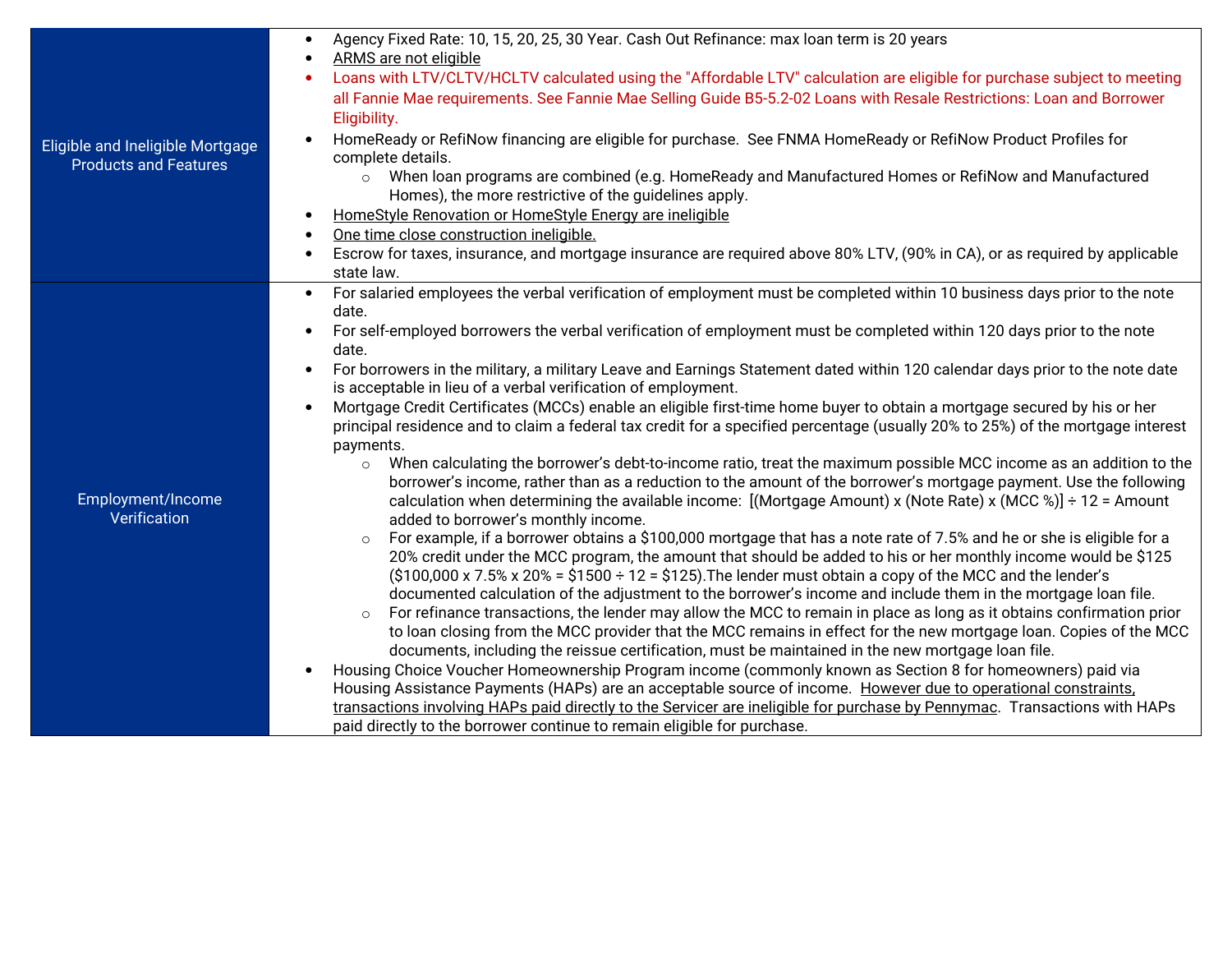|                             | Borrowers with employment beginning no more than 90 days after the note date are eligible when:                                                          |
|-----------------------------|----------------------------------------------------------------------------------------------------------------------------------------------------------|
|                             | Purchase transaction, principal residence, one-unit property, the borrower is not employed by a family member or by                                      |
|                             | an interested party to the transaction, and the borrower is qualified using only fixed based income.                                                     |
|                             | Obtain and review the borrower's offer or contract for future employment. The employment offer or contract must<br>$\circ$                               |
|                             | clearly identify the employer and the borrower, be signed by the employer, and be accepted and signed by<br>٠.                                           |
|                             | the borrower;                                                                                                                                            |
|                             | clearly identify the terms of employment, including position, type and rate of pay, and start date; and                                                  |
|                             | be non-contingent. Note: If conditions of employment exist, the lender must confirm prior to closing that all                                            |
|                             | conditions of employment are satisfied either by verbal verification or written documentation. This                                                      |
|                             | confirmation must be noted in the mortgage loan file.                                                                                                    |
|                             | Start date for employment is no more than 30 days prior to the note date:                                                                                |
|                             | Employment offer or contract required; and                                                                                                               |
| <b>Employment Offers or</b> | Verbal Verification of employment that confirms active employment status<br>$\circ$                                                                      |
| Contracts                   | Start date is no more than 90 days after the note date<br>Employment offer or contract only<br>$\circ$                                                   |
|                             | Document, in addition to the amount of reserves required by DU or for the transaction, one of the following:<br>$\bullet$                                |
|                             | Financial reserves sufficient to cover principal, interest, taxes, insurance, and association dues (PITIA) for the<br>$\circ$                            |
|                             | subject property for six months; or                                                                                                                      |
|                             | Financial reserves or current income sufficient to cover the monthly liabilities included in the debt-to-income ratio,<br>$\circ$                        |
|                             | including the PITIA for the subject property, for the number of months between the note date and the employment                                          |
|                             | start date, plus one. For calculation purposes, consider any portion of a month as a full month.                                                         |
|                             | Current income refers to income that is currently being received by the borrower (or coborrower), may or may not be used for<br>$\bullet$                |
|                             | qualifying, and may or may not continue after the borrower starts employment under the offer or contract.                                                |
|                             | Current income may be used in lieu of or in addition to financial reserves. For this purpose, the lender may use the amount of<br>$\bullet$              |
|                             | income the borrower is expected to receive between the note date and the employment start date.                                                          |
|                             | If the current income is not being used for qualifying purposes, it can be documented by the lender using income<br>$\bullet$                            |
|                             | documentation, such as a paystub, and no verification of employment is required.                                                                         |
|                             |                                                                                                                                                          |
|                             |                                                                                                                                                          |
|                             | Follow FNMA guidelines regarding reason, type of improvements, time to complete, quality, disbursements, and post-closing<br>$\bullet$<br>documentation. |
|                             | Post funding stip for 1004D confirming completion will be placed on loans where appraisal is "subject to" completion of<br>$\bullet$                     |
|                             | improvements.                                                                                                                                            |
| <b>Escrow Holdbacks</b>     | Post funding stip for a final title policy endorsement that ensures the priority of the first lien will be placed on loans where<br>$\bullet$            |
|                             | the appraisal is "subject to" completion of improvements.                                                                                                |
|                             | A copy of the escrow agreement will be required to show how the escrow account will be managed and how funds will be                                     |
|                             | disbursed.                                                                                                                                               |
|                             | Non-Del: not allowed                                                                                                                                     |
|                             |                                                                                                                                                          |
|                             |                                                                                                                                                          |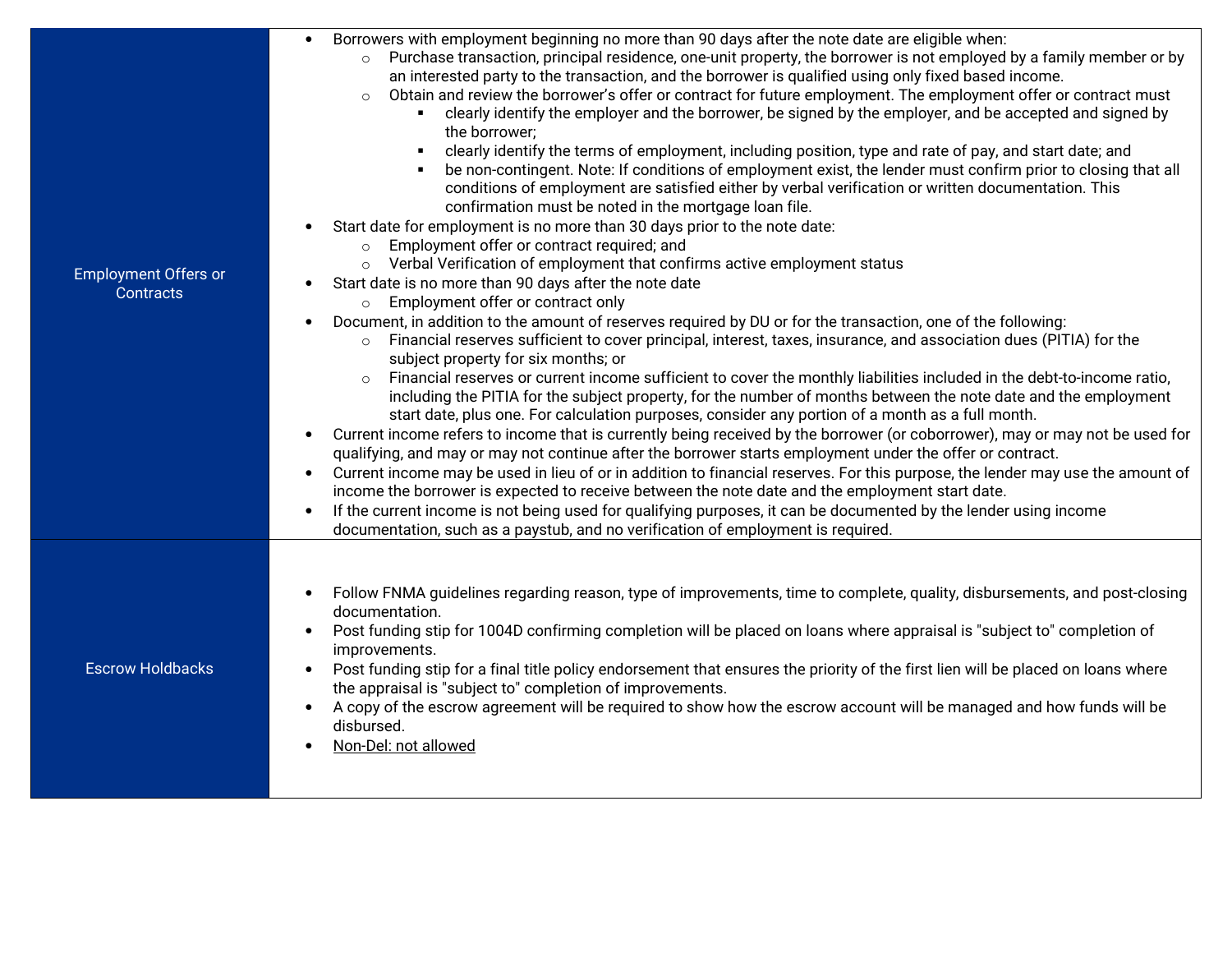| <b>Extenuating Circumstances</b> | Extenuating circumstances are nonrecurring events that are beyond the borrower's control that result in a sudden,<br>significant, and prolonged reduction in income or a catastrophic increase in financial obligations.<br>If a borrower claims that derogatory information is the result of extenuating circumstances, the lender must substantiate the<br>borrower's claim. Examples of documentation that can be used to support extenuating circumstances include documents<br>that confirm the event (such as a copy of a divorce decree, medical reports or bills, notice of job layoff, job severance papers,<br>etc.) and documents that illustrate factors that contributed to the borrower's inability to resolve the problems that resulted<br>from the event (such as a copy of insurance papers or claim settlements, property listing agreements, lease agreements, tax<br>returns (covering the periods prior to, during, and after a loss of employment), etc.).<br>The lender must obtain a letter from the borrower explaining the relevance of the documentation. The letter must support the<br>claims of extenuating circumstances, confirm the nature of the event that led to the bankruptcy or foreclosure-related action,<br>and illustrate the borrower had no reasonable options other than to default on their financial obligations. |
|----------------------------------|--------------------------------------------------------------------------------------------------------------------------------------------------------------------------------------------------------------------------------------------------------------------------------------------------------------------------------------------------------------------------------------------------------------------------------------------------------------------------------------------------------------------------------------------------------------------------------------------------------------------------------------------------------------------------------------------------------------------------------------------------------------------------------------------------------------------------------------------------------------------------------------------------------------------------------------------------------------------------------------------------------------------------------------------------------------------------------------------------------------------------------------------------------------------------------------------------------------------------------------------------------------------------------------------------------------------------------------------------------------------|
| <b>Financing Concessions</b>     | Financing concessions for primary residences and second homes must be within the following allowable percentages:<br>9% of value with LTV/CLTV ratios less than or equal to 75%<br>$\circ$<br>6% of value with LTV/CLTV ratios greater than 75% up to and including 90%<br>$\circ$<br>3% of value with LTV/CLTV ratios greater than 90%<br>$\circ$<br>The maximum financing concession for investment properties is 2% of value regardless of the LTV ratio<br>$\circ$<br>Value is the lesser of the sales price or appraised value                                                                                                                                                                                                                                                                                                                                                                                                                                                                                                                                                                                                                                                                                                                                                                                                                                |
| <b>Gift Funds</b>                | Follow Fannie Mae's guidelines for gift funds. See B3-4.3-04 and B5-2-03 for additional details.                                                                                                                                                                                                                                                                                                                                                                                                                                                                                                                                                                                                                                                                                                                                                                                                                                                                                                                                                                                                                                                                                                                                                                                                                                                                   |
| High Cost / High Priced          | Pennymac will not purchase High Cost Loans<br>Higher Priced Mortgage Loans (HPML) transactions are eligible for purchase. HPML guidelines require:<br>Establishment of an escrow account for taxes and insurance premiums on any transaction secured by a principal<br>$\Omega$<br>residence.<br>Must meet all applicable state and/or federal compliance requirements.<br>$\circ$<br>A prohibition on ARM loans with an initial fixed rate period of less than seven years (7/1 ARMs are eligible). Note<br>$\circ$<br>that ARMS are not currently eligible for manufactured homes.                                                                                                                                                                                                                                                                                                                                                                                                                                                                                                                                                                                                                                                                                                                                                                               |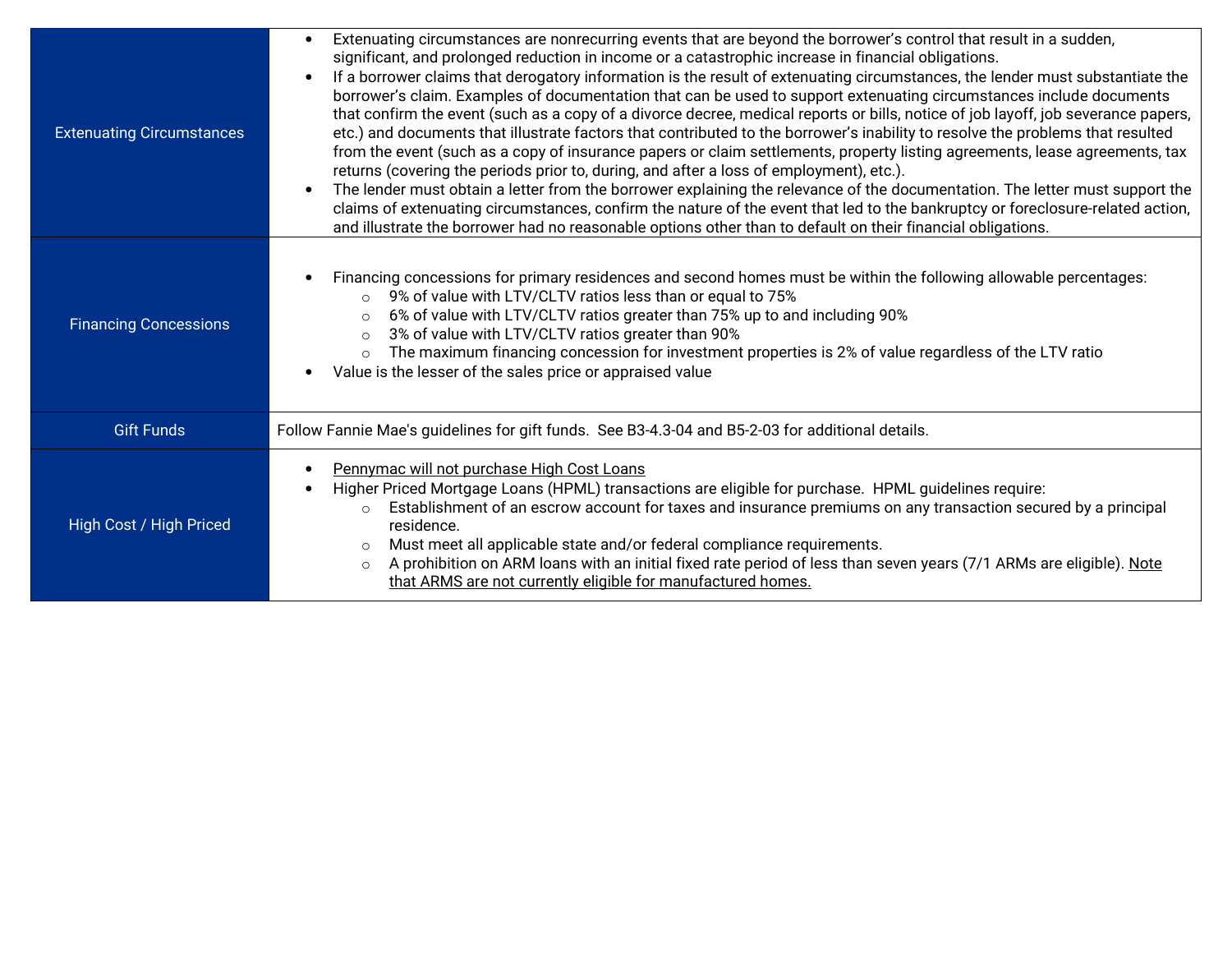|                   | <b>Date of Land Purchase</b>                                                                                   | <b>Value of Land</b>                                                      | <b>Documentation Requirements</b>                                                                                                                                                                                                                                                                                                                                                                |
|-------------------|----------------------------------------------------------------------------------------------------------------|---------------------------------------------------------------------------|--------------------------------------------------------------------------------------------------------------------------------------------------------------------------------------------------------------------------------------------------------------------------------------------------------------------------------------------------------------------------------------------------|
|                   | More than 12 months preceding<br>the loan application                                                          | The current appraised value                                               | None                                                                                                                                                                                                                                                                                                                                                                                             |
| <b>Land Value</b> | 12 or fewer months preceding<br>the date of the loan application                                               | The lesser of:<br>Sales price, or<br>$\bullet$<br>Current appraised value | Document the borrower's cash investment by<br>obtaining:<br>A copy of the settlement statement<br>$\bullet$<br>A copy of the warranty deed showing no<br>outstanding liens against the property<br>A copy of the release of any prior lien                                                                                                                                                       |
|                   | The borrower acquired the land<br>at any time as a gift, inheritance,<br>or other non-purchase<br>transaction. | The current appraised value.                                              | Obtain appropriate documentation to verify the<br>acquisition and transfer of ownership of the land.                                                                                                                                                                                                                                                                                             |
|                   |                                                                                                                |                                                                           | Cryptocurrency/Virtual Currency may only be used as funds for closing and reserves if it has been exchanged into U.S. dollars<br>and is held in a U.S. or state regulated financial institution. There must be sufficient documentation to verify that the funds<br>originated from the borrower's cryptocurrency/virtual currency account. Acceptable documentation to use those funds includes |
|                   | the following:                                                                                                 |                                                                           |                                                                                                                                                                                                                                                                                                                                                                                                  |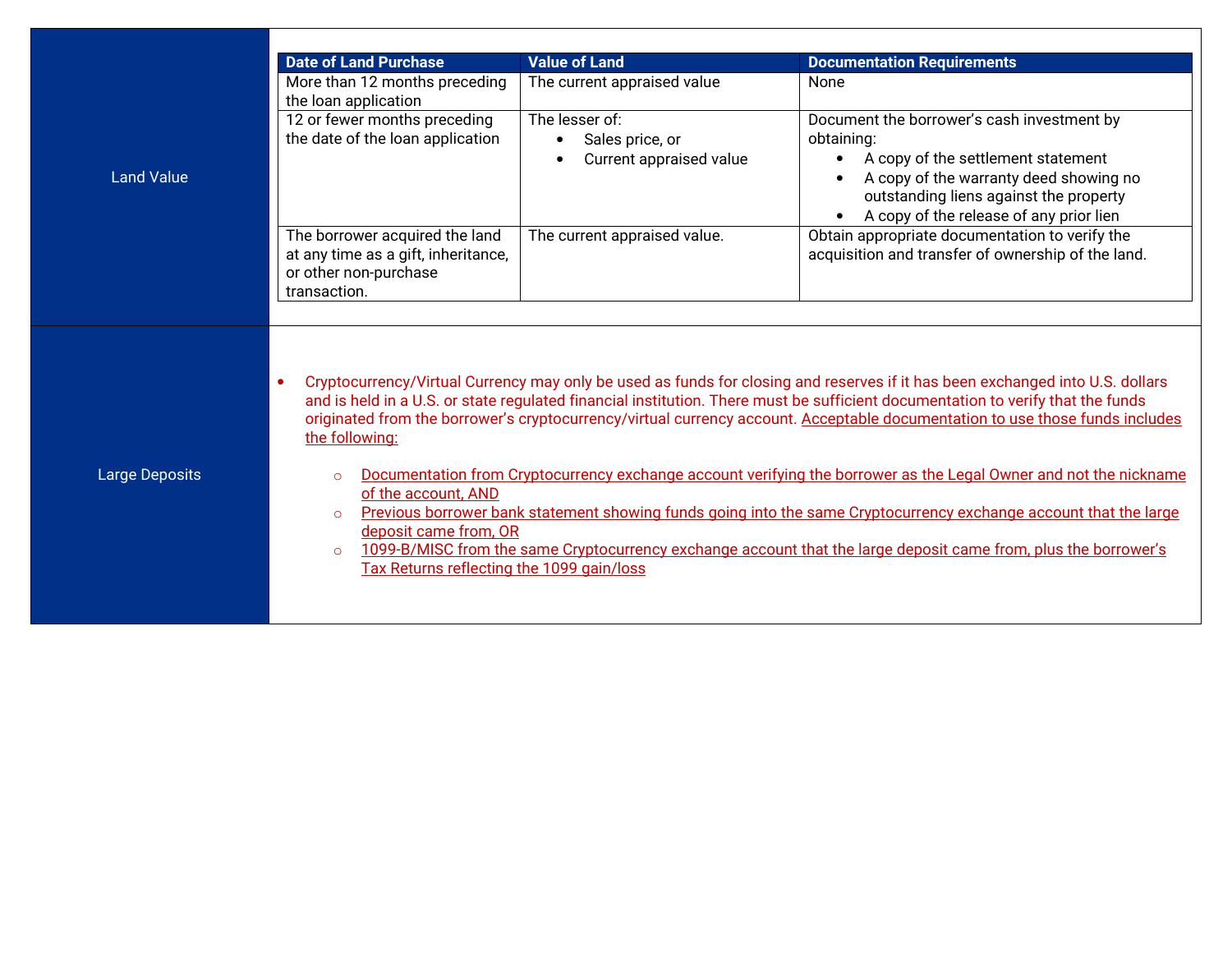| Loan Amount            | The loan amount may include the following costs:<br>cost of the manufactured home;<br>cost of the land;<br>$\circ$<br>the costs of construction, including<br>$\circ$<br>bona fide and documented transportation costs,<br>$\circ$<br>costs for site preparation, which may include the cost to remove an existing manufactured home and other<br>$\circ$<br>outbuildings,<br>foundation,<br>$\circ$<br>establishing utilities,<br>$\circ$<br>all site improvements, and<br>$\circ$<br>dwelling installation at the site.<br>$\circ$<br>Any personal property items (non-realty items) purchased in conjunction with the manufactured home must be deducted<br>from the sales price and cannot be financed as part of the loan.<br>The property must be completed when the loan is sold to Pennymac<br>$\bullet$                                                                                                                                                                                                                                                                                                                                                                                                                                                                                                                                                                                                                                                                                                                                                                                                                                                                                                                                                                                                                                                                                     |
|------------------------|------------------------------------------------------------------------------------------------------------------------------------------------------------------------------------------------------------------------------------------------------------------------------------------------------------------------------------------------------------------------------------------------------------------------------------------------------------------------------------------------------------------------------------------------------------------------------------------------------------------------------------------------------------------------------------------------------------------------------------------------------------------------------------------------------------------------------------------------------------------------------------------------------------------------------------------------------------------------------------------------------------------------------------------------------------------------------------------------------------------------------------------------------------------------------------------------------------------------------------------------------------------------------------------------------------------------------------------------------------------------------------------------------------------------------------------------------------------------------------------------------------------------------------------------------------------------------------------------------------------------------------------------------------------------------------------------------------------------------------------------------------------------------------------------------------------------------------------------------------------------------------------------------|
| Loan Purpose: Purchase | Purchase<br>$\bullet$<br>Purchase price may include bonafide and documented costs associated with transportation, site preparation, and<br>$\circ$<br>dwelling installation at the site<br>LTV/CLTV/HCLTV calculated per below<br>$\circ$<br>>95% LTV requires at least one borrower to be a first time home buyer and at least one borrower must complete<br>$\circ$<br>Fannie Mae's Framework homebuyer education on a purchase transaction with LTV, CLTV or HCLTV ratios > 95%<br>when all borrowers are first time homebuyers. Please see Selling Guide Section B2-2-06 for complete details and<br>exceptions.<br>Allowed only with MH Advantage<br>$\blacksquare$<br>LTV calculation applies to LTV, CLTV, and HCLTV as applicable.<br>Newly built manufactured home <sup>1</sup> that is being attached to a permanent foundation system in connection with a purchase<br>transaction will be based on the lower of:<br>o the sales price of the manufactured home plus:<br>• The lowest sales price at which the land was sold during that 12 month period if the land was purchased in<br>the 12 months preceding the loan application date; or<br>The current appraised value of the land if the land was purchased more than 12 months preceding the loan<br>٠<br>application date.<br>The "as completed" appraised value of the manufactured home and land.<br>$\circ$<br><sup>1</sup> Non-Del only: not eligible<br>Existing manufactured home that already exists on its foundation will be based on the lowest of:<br>the sales price of the manufactured home and land;<br>$\circ$<br>the current appraised value of the manufactured home and land; or<br>$\circ$<br>if the manufactured home was built in the 12 months preceding the loan application date, the lowest price at which<br>$\circ$<br>the home was previously sold during that 12-month period, plus the lower of: |
|                        | the current appraised value of the land, or<br>the lowest price at which the land was sold during that 12 month period (if there was such a sale)                                                                                                                                                                                                                                                                                                                                                                                                                                                                                                                                                                                                                                                                                                                                                                                                                                                                                                                                                                                                                                                                                                                                                                                                                                                                                                                                                                                                                                                                                                                                                                                                                                                                                                                                                    |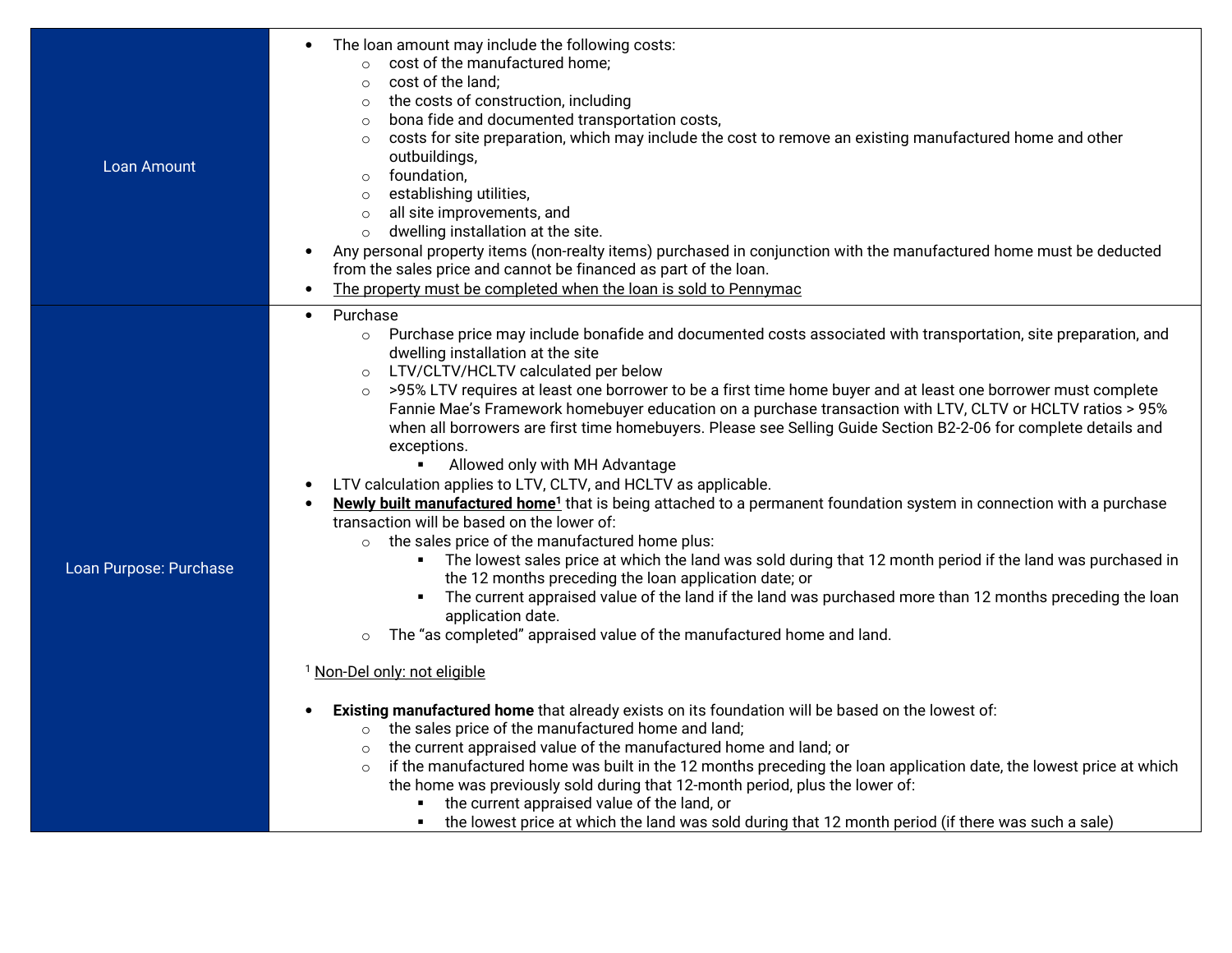- • Limited Cash-Out/Rate & Term Refinance
	- $\circ$  RT to buy out owner's interest: Written agreement must be legible and signed/<u>dated prior to or at application</u>. All other Fannie Mae requirements must be met.
	- $\circ$  LTV calculation applies to LTV, CLTV, and HCLTV as applicable. o
	- o >95% LTV requires the lender to document the existing loan being refinanced is owned (or securitized) by Fannie Mae. Documentation may come from any of the following:
		- The lender's servicing system,
		- The current servicer (if the lender is not the servicer),
		- $\mathbf{H}^{\text{max}}$ Fannie Mae's Loan Lookup tool, or
		- Any other source as confirmed by the lender.
	- o A transaction is not eligible as a limited cash-out refinance if the borrower completed a cash-out refinance transaction with a Note date 30 days or less prior to the application date of a new refinance secured by the same property.
	- Pay off the outstanding principal balance of an existing personal property lien or first lien mortgage secured by the omanufactured home and land (or existing liens if the home and land were encumbered by separate first liens);
	- Pay off the outstanding principal balance of an existing subordinate mortgage or lien secured by the manufactured ohome and/or land, but only if it was used to purchase the manufactured home and/or land;
	- $\circ$  Two close construction to perm<sup>1</sup> are eligible as rate and term refinances, to pay off an existing construction loan and odocumented construction cost overruns that were incurred outside of the interim construction financing. (These construction cost overruns must be paid directly to the builder at closing.)
	- oFinance costs of construction;
	- oFinance closing costs (including prepaid expenses); and
	- o Provide cash back to the borrower in an amount not to exceed the lesser of 2% of the balance of the new refinance mortgage or \$2,000
- LTV calculation is the lowest of: •
	- oThe current appraised value of the manufactured home and land; or
	- o if the manufactured home was owned by the borrower for less than 12 months as of the loan application date and:
		- $\quad \bullet \quad$  if the home and land are secured by separate liens, the lowest price at which the home was previously sold during that 12-month period plus the lower of the current appraised value of the land, or the lowest sales price at which the land was sold during that 12-month period (if there was such a sale);
		- if the home and land are secured by a single lien, the lowest price at which the home and land were previously sold during that 12-month period.

<sup>1</sup> Non-Del only: not eligible

Loan Purpose: Rate Term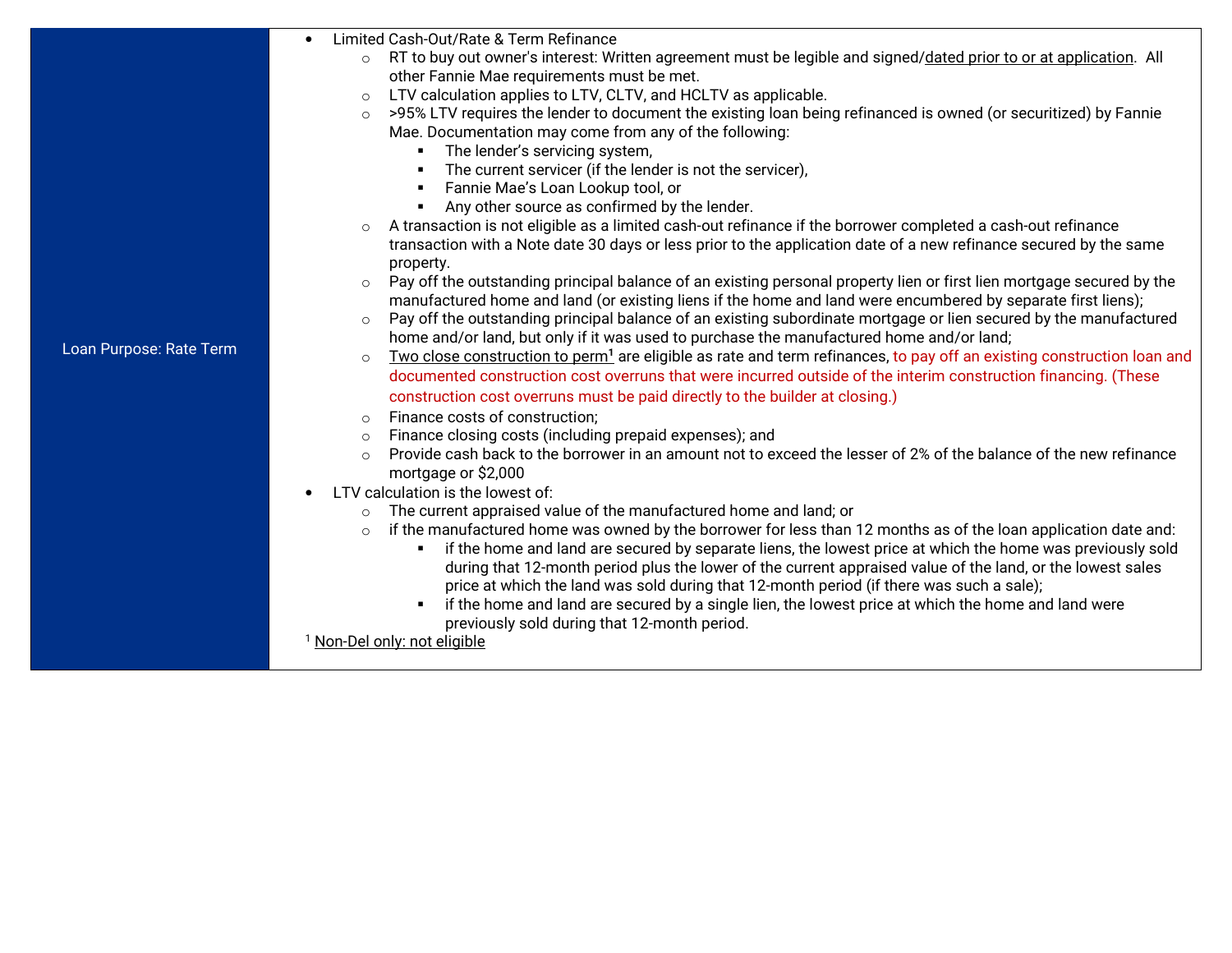|                                                 | Cash-Out                                                                                                                                                                                                                                                                                                                                                                                                                                                                                                                                                                                                                                                                                                                                                                                                                                                                                                                                                                                                                                                                                                                                                                                                                                                                                                                                                                                                                                                                                                                                                                                                                                                                                                                                                                                                                     |
|-------------------------------------------------|------------------------------------------------------------------------------------------------------------------------------------------------------------------------------------------------------------------------------------------------------------------------------------------------------------------------------------------------------------------------------------------------------------------------------------------------------------------------------------------------------------------------------------------------------------------------------------------------------------------------------------------------------------------------------------------------------------------------------------------------------------------------------------------------------------------------------------------------------------------------------------------------------------------------------------------------------------------------------------------------------------------------------------------------------------------------------------------------------------------------------------------------------------------------------------------------------------------------------------------------------------------------------------------------------------------------------------------------------------------------------------------------------------------------------------------------------------------------------------------------------------------------------------------------------------------------------------------------------------------------------------------------------------------------------------------------------------------------------------------------------------------------------------------------------------------------------|
|                                                 | Maximum 20 year term<br>$\bullet$<br>Borrower must own the manufactured home and land for a minimum of 12 months. If the manufactured home was installed<br>after the land was purchased, seasoning when the manufactured home meets 12 months.<br>Student Loan Cash-Out Refinances are eligible. Must meet Fannie Mae requirements. See Fannie B2-1.2 for complete<br>$\bullet$<br>details.<br>6 months seasoning required; measured from settlement date to disbursement date (time spent in borrower's majority-<br>$\bullet$<br>owned or borrower controlled limited liability corporation (LLC) included in seasoning), unless<br>the borrower that inherits or was legally awarded (by divorce, separation, or dissolution of a domestic<br>partnership) the property, or                                                                                                                                                                                                                                                                                                                                                                                                                                                                                                                                                                                                                                                                                                                                                                                                                                                                                                                                                                                                                                              |
|                                                 | • delayed financing is met.<br>Fannie Mae's delayed financing provision is acceptable if all of the following requirements are met:<br>The new loan amount can be no more than the actual documented amount of the borrower's initial<br>investment in purchasing the property plus the financing of closing costs, prepaid fees, and points (subject<br>to the maximum LTV/CLTV ratios for the transaction).<br>The original purchase transaction was an arms-length transaction.<br>The borrower(s) may have initially purchased the property as one of the following:                                                                                                                                                                                                                                                                                                                                                                                                                                                                                                                                                                                                                                                                                                                                                                                                                                                                                                                                                                                                                                                                                                                                                                                                                                                     |
| Loan Purpose: Cash-Out                          | a natural person;<br>$\bullet$<br>an eligible inter vivos revocable trust, when the borrower is both the individual establishing the trust<br>$\bullet$<br>and the beneficiary of the trust;<br>an eligible land trust when the borrower is the beneficiary of the land trust; or<br>an LLC or partnership in which the borrower(s) have an individual or joint ownership of 100%.<br>$\bullet$<br>The original purchase transaction is documented by the settlement statement, which confirms that no<br>mortgage financing was used to obtain the subject property. A recorded trustee's deed (or similar<br>alternative) confirming the amount paid by the grantee to trustee may be substituted for a settlement<br>statement if a settlement statement was not provided to the purchaser at time of sale.<br>The sources of funds for the purchase transaction are documented (such as, bank statements, personal<br>loan documents, HELOC on another property).<br>All other cash-out refinance eligibility requirements are met and cash-out pricing is applied.<br>Note for Delayed Financing: The preliminary title search or report must not reflect any existing liens on the subject property. If the<br>source of funds to acquire the property was an unsecured loan or HELOC (secured by another property), the new HUD-1 must reflect<br>that all cash out proceeds be used to pay down, if applicable, the loan (unsecured or secured by an asset other than the subject<br>property) used to purchase the new property. Any payments on the balance remaining from the original loan must be included in the<br>debt-to-income ratio calculation for the refinance transaction. Funds received as gifts and used to purchase the property may not be<br>reimbursed with proceeds of the new mortgage loan. |
| Loan Purpose: Ineligible<br><b>Transactions</b> | Intra-family purchases as a means to obtain cash-out for the seller while avoiding cash-out qualifications and pricing are not eligible<br>transactions. These types of transactions may seem to meet Agency guidelines, they are not bonafide purchase transactions and<br>therefore not eligible for purchase by Pennymac. Unacceptable transactions of this type may have some or all of the following<br>characteristics:<br>Gift of equity from the seller<br>$\bullet$<br>Large amount of seller credits<br>Family member remaining in the home and on title after the "purchase"<br>Seller unable to qualify for a cash-out transaction of their own<br>$\bullet$                                                                                                                                                                                                                                                                                                                                                                                                                                                                                                                                                                                                                                                                                                                                                                                                                                                                                                                                                                                                                                                                                                                                                     |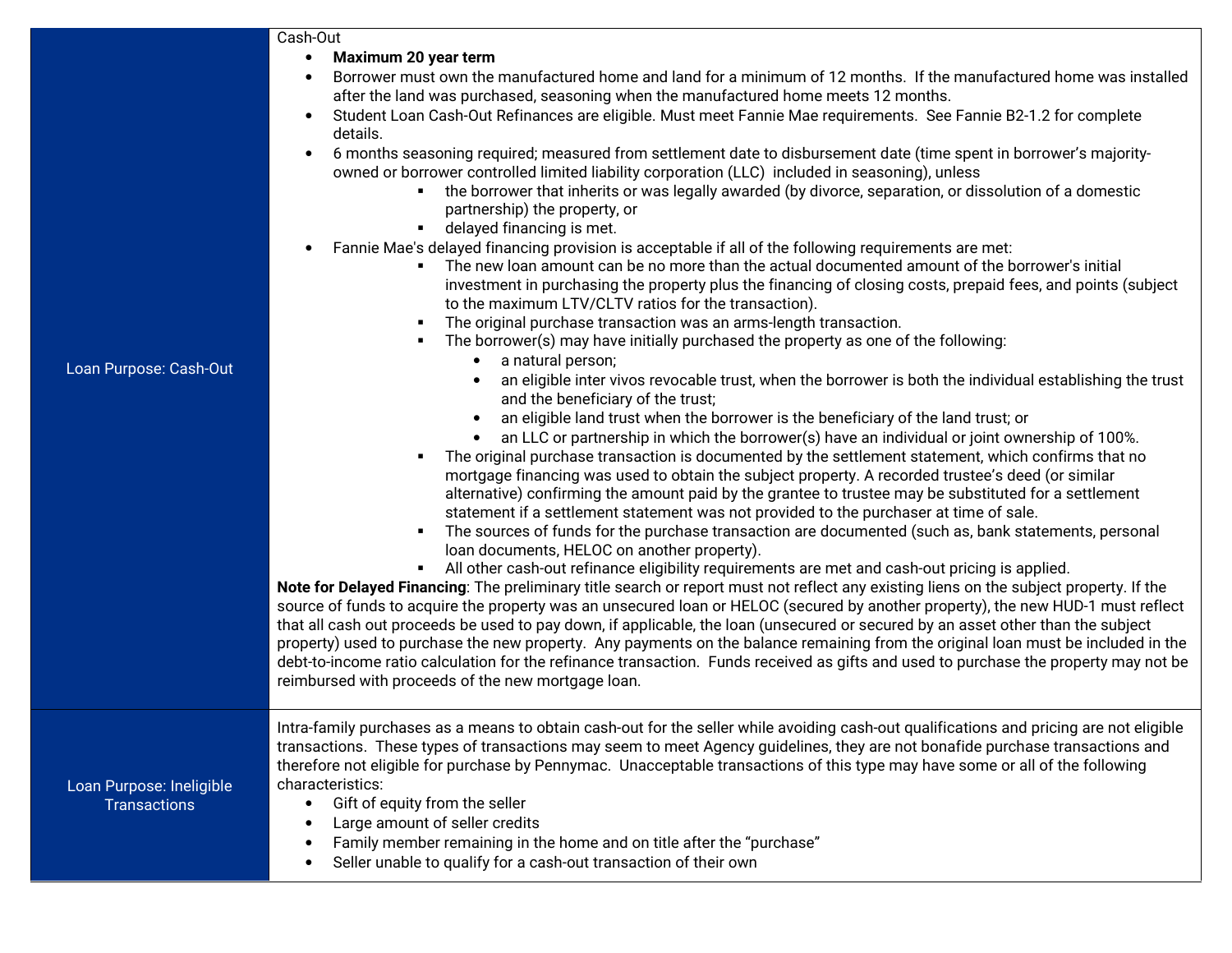| Mortgage Insurance         | <b>Acceptable MI Types:</b><br><b>Borrower Paid Monthly</b><br>$\bullet$<br><b>Borrower Paid Single Premium</b><br>Financed: Gross LTV cannot exceed program maximum<br>Split Premium<br>Lender Paid Single Premium<br>Reduced coverage<br><b>Unacceptable MI Types:</b><br><b>Lender Paid Monthly</b><br>$\bullet$<br>Lender Paid Annual<br><b>Borrower Paid Annual</b><br>Any MI type not listed as acceptable                                                                                                                                                                                                                                                                       |
|----------------------------|----------------------------------------------------------------------------------------------------------------------------------------------------------------------------------------------------------------------------------------------------------------------------------------------------------------------------------------------------------------------------------------------------------------------------------------------------------------------------------------------------------------------------------------------------------------------------------------------------------------------------------------------------------------------------------------|
| Occupancy                  | Primary Residence - 1 units<br>Second Homes - 1-unit only<br>o See Documentation section for when borrowers do not currently own a primary residence.                                                                                                                                                                                                                                                                                                                                                                                                                                                                                                                                  |
| Power of Attorney (POA)    | An individual employed by or affiliated with any party to the loan transaction e.g. title insurer, settlement agent etc. is not eligible as a<br>POA.                                                                                                                                                                                                                                                                                                                                                                                                                                                                                                                                  |
| Property: Eligible Types   | Multiple width manufactured home<br>$\bullet$<br>All homes must be attached to a permanent foundation and legally classified as real property<br>The unit must not have been previously installed or occupied at any other site or location, except from the manufacturer or<br>$\bullet$<br>the dealer's lot as a new unit.<br>Minimum of 12 feet wide and 400 square feet of gross living space<br>The unit must not have been previously installed or occupied at any other site or location, except from the manufacturer or<br>$\bullet$<br>the dealer's lot as a new unit.<br>The towing hitch, wheels, and axles must be removed<br>Fee Simple land ownership only<br>$\bullet$ |
| Property: Ineligible Types | Single Width manufactured home<br>$\bullet$<br>Manufactured home NOT affixed to the land or not real property<br>$\bullet$<br>Located in a mobile home park or other area where the borrower does not own the land<br>Co-ops<br>Land trusts, including Community Land trust<br>2-4 units<br>Homes located on leasehold estates, unless located in a Fannie Mae-approved condo project<br>$\bullet$<br>Note: Pennymac will not submit for PERS approval<br>$\circ$<br>Properties with accessory dwelling unit(s)<br>Properties that have been moved from a previously installed location<br>$\bullet$                                                                                   |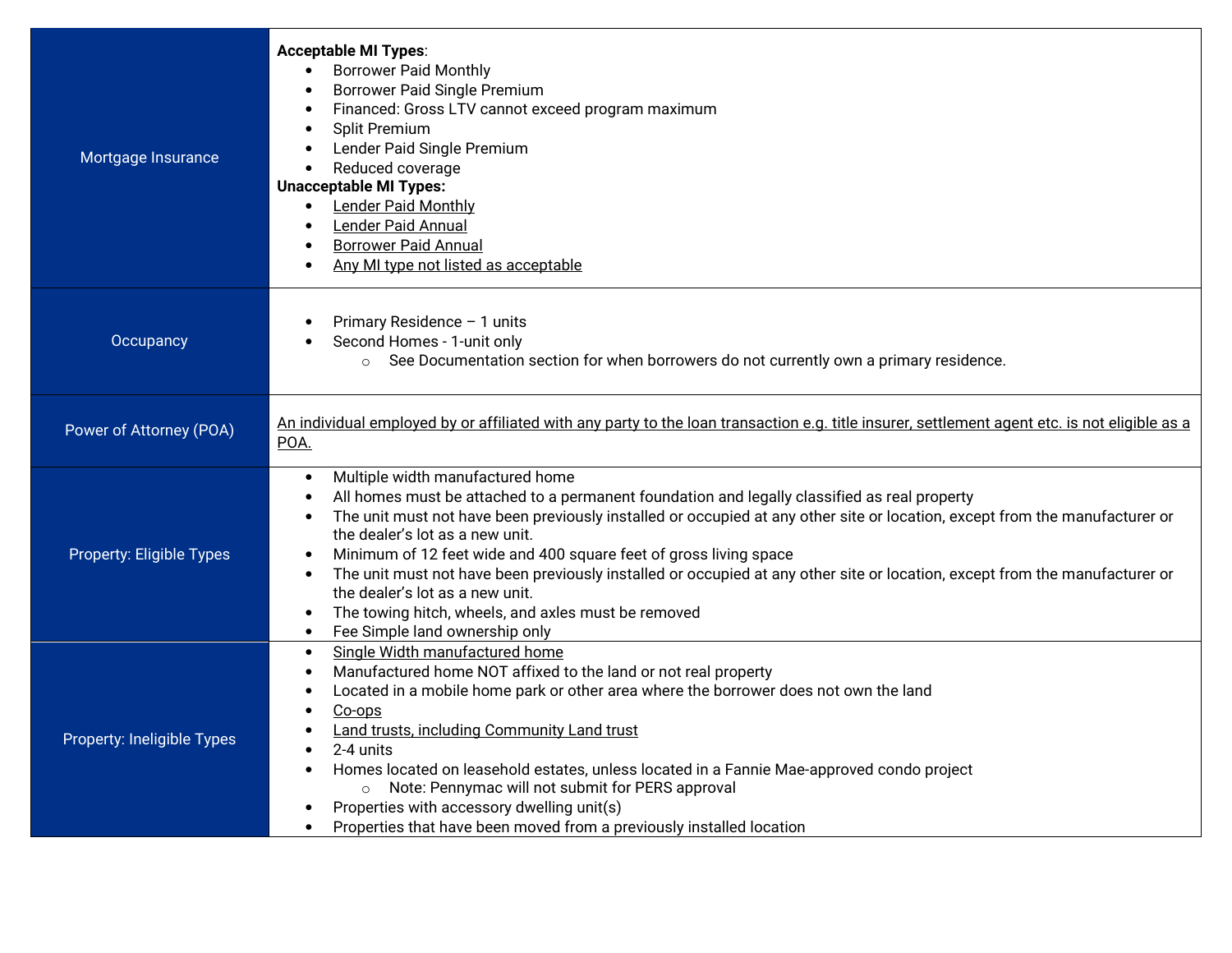| <b>Property Flipping Policy</b><br>(Properties resold within 180<br>days of purchase) | Properties that involve a re-sale that occurred within the last 180 days that have a non-arm's length relationship between the<br>buyer and seller and an increase in value are prohibited. Time frame is established by seller's date of acquisition as the date<br>of settlement on the seller's purchase of that property and the execution of a sales contract to another party.<br>Lenders must pay particular attention and institute extra due diligence for those loans in which the appraised value is<br>believed to be excessive or where the value of the property has experienced significant appreciation in a short time period<br>since the prior sale. Pennymac believes that one of the best ways lenders can reduce the risk associated with excessive<br>values and/or rapid appreciation is by receiving accurate appraisals from knowledgeable, experienced appraisers.<br>Pennymac recommends an additional value product to support the subject appraised value in instances of greater than 20%<br>appreciation. |
|---------------------------------------------------------------------------------------|-------------------------------------------------------------------------------------------------------------------------------------------------------------------------------------------------------------------------------------------------------------------------------------------------------------------------------------------------------------------------------------------------------------------------------------------------------------------------------------------------------------------------------------------------------------------------------------------------------------------------------------------------------------------------------------------------------------------------------------------------------------------------------------------------------------------------------------------------------------------------------------------------------------------------------------------------------------------------------------------------------------------------------------------|
| Property: Maximum Number of<br><b>Financed Properties</b>                             | The loan must comply with Fannie Mae's limitations on the maximum number of financed properties.<br>Fannie Mae has imposed minimum credit score, reserves requirements. Refer to the Fannie Mae Seller Guide, section B2-2-<br>03 for details.                                                                                                                                                                                                                                                                                                                                                                                                                                                                                                                                                                                                                                                                                                                                                                                            |
| Property: Turn-key Investments                                                        | Purchase or refinance transactions involving turn-key investment, or other similar arrangements, are not eligible for purchase by<br>Pennymac. Characteristics of a Turn-key property include but are not limited to:<br>The property seller is an LLC (or other entity) that purchases distressed properties and re-sells to borrowers at a non-<br>distressed valuation.<br>Property seller or a related entity enters into an agreement to manage the property on behalf of the buyer including<br>marketing, tenant screening, rent collection, maintenance, etc.<br>Buyer frequently lives out-of-the-area from the subject property.<br>See Pennymac Announcement 15-43 for additional details.                                                                                                                                                                                                                                                                                                                                     |
| Ratios                                                                                | The Maximum DTI is 50% with a DU Approve/Eligible.                                                                                                                                                                                                                                                                                                                                                                                                                                                                                                                                                                                                                                                                                                                                                                                                                                                                                                                                                                                        |
| <b>Recently Listed Properties</b>                                                     | The subject property must not be currently listed for sale. It must be taken off the market on or before the disbursement date<br>of the new mortgage loan. Borrowers must confirm their intent to occupy the subject property (for principal residence<br>transactions).<br>If the property was listed in the prior 30 days to the application date, the Early Pay-off (EPO) provision will be extended to 1<br>year.                                                                                                                                                                                                                                                                                                                                                                                                                                                                                                                                                                                                                    |
| <b>Rental Income Calculation</b>                                                      | When the borrower has a history of owning rental property, net rental income or loss is calculated by:<br>The lesser of the gross rent (minus a 25% expense factor) or the market rent established by the appraiser for properties not<br>reflected on the borrower's tax returns.<br>When the property is reflected on the borrower's tax returns, analyze the borrower's cash flow and calculate the net rental<br>income (or loss), making sure that depreciation or any interest, taxes, or insurance expenses were added back in the<br>borrower's cash flow analysis.<br>The full PITI for the rental property must be factored into the amount of the net rental income or loss.<br>When the borrower does not have a history of owning rental property, follow the Fannie Mae requirements.                                                                                                                                                                                                                                       |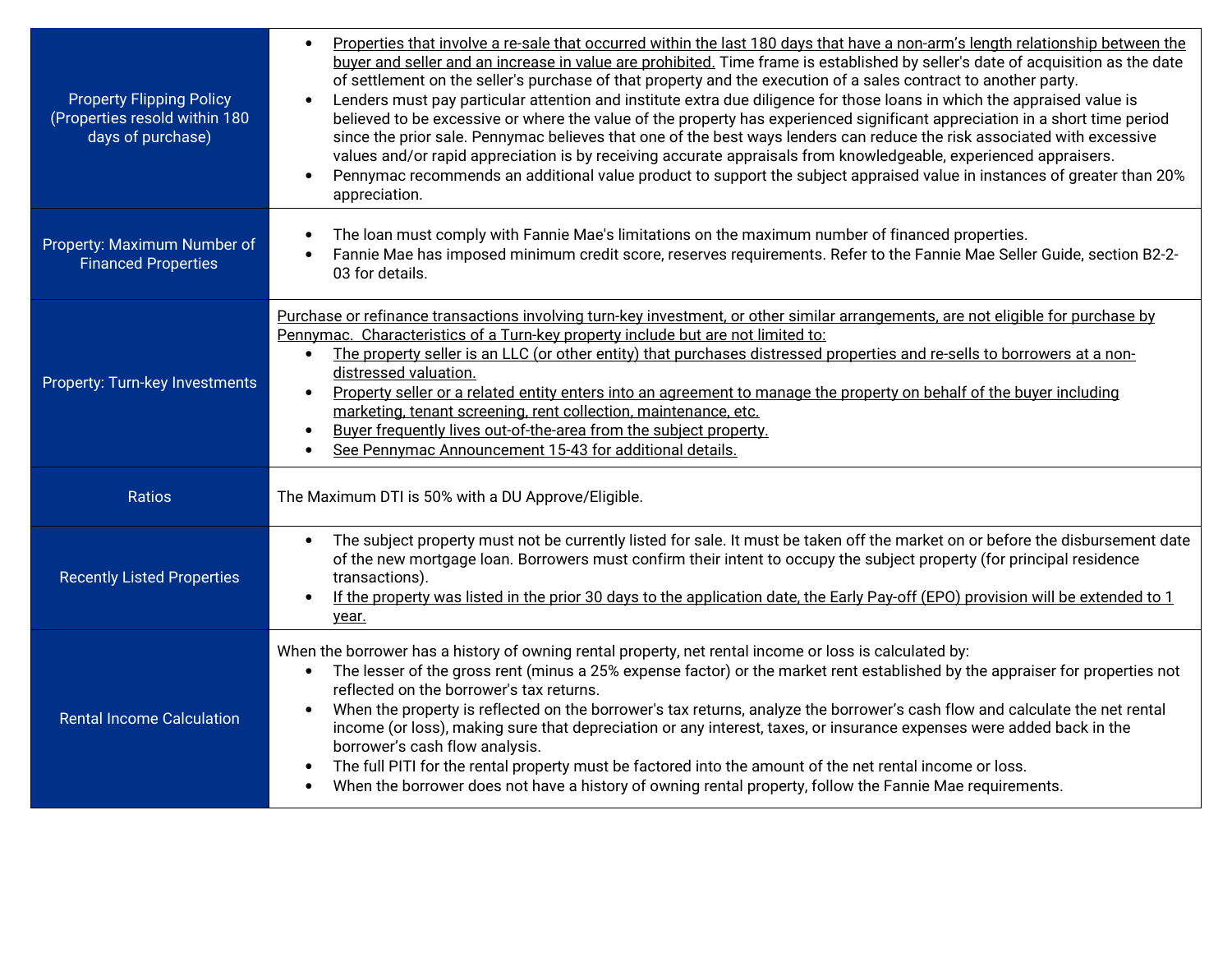| <b>Reserves</b>           | DU will determine the reserve requirements based on the overall risk assessment of the loan, the minimum reserve<br>$\bullet$<br>requirement that may be required for the transaction, and whether the borrower has multiple financed properties.<br>If the borrower owns other financed properties, additional reserves must be calculated and documented for financed<br>$\bullet$<br>properties other than the subject property and the borrower's principal residence. The other financed properties reserves<br>amount must be determined by applying a specific percentage to the aggregate of the outstanding unpaid principal balance<br>(UPB) for mortgages and HELOCs on these other financed properties. The percentages are based on the number of financed<br>properties:<br>2% of the aggregate UPB if the borrower has one to four financed properties,<br>$\circ$<br>4% of the aggregate UPB if the borrower has five to six financed properties, or<br>$\circ$ |
|---------------------------|---------------------------------------------------------------------------------------------------------------------------------------------------------------------------------------------------------------------------------------------------------------------------------------------------------------------------------------------------------------------------------------------------------------------------------------------------------------------------------------------------------------------------------------------------------------------------------------------------------------------------------------------------------------------------------------------------------------------------------------------------------------------------------------------------------------------------------------------------------------------------------------------------------------------------------------------------------------------------------|
|                           | 6% of the aggregate UPB if the borrower has seven to ten financed properties (DU only).<br>$\circ$                                                                                                                                                                                                                                                                                                                                                                                                                                                                                                                                                                                                                                                                                                                                                                                                                                                                              |
|                           | The aggregate UPB calculation does not include the mortgages and HELOCs that are on the subject property, the borrower's<br>principal residence, properties that are sold or pending sale, and accounts that will be paid by closing (or omitted in DU on<br>the online loan application).                                                                                                                                                                                                                                                                                                                                                                                                                                                                                                                                                                                                                                                                                      |
|                           | Note: DU will also include in the UPB calculation open mortgages and HELOCs on the credit report that are not disclosed on<br>the online loan application.                                                                                                                                                                                                                                                                                                                                                                                                                                                                                                                                                                                                                                                                                                                                                                                                                      |
| Seasoning                 | Please refer to the Pennymac Seasoned Loan Policy located in the Pennymac Seller Guide for requirements and loan-level price                                                                                                                                                                                                                                                                                                                                                                                                                                                                                                                                                                                                                                                                                                                                                                                                                                                    |
|                           | adjustments.                                                                                                                                                                                                                                                                                                                                                                                                                                                                                                                                                                                                                                                                                                                                                                                                                                                                                                                                                                    |
| <b>State Restrictions</b> | Non-Del Only: New York properties are ineligible<br>Texas 50 (a)(6) refinance mortgages are eligible with Pennymac Seller Approval:<br><b>Fixed Rate</b><br>$\circ$                                                                                                                                                                                                                                                                                                                                                                                                                                                                                                                                                                                                                                                                                                                                                                                                             |
|                           | Owner-Occupied, 1 unit only - Non-occupant co-borrowers may not be eligible on TX A6 loans. Correspondents are<br>$\circ$<br>responsible for determining acceptability. Non-Del only: Non-occupant borrowers are not allowed on TX A6 loans.<br>Maximum 80% LTV/CLTV<br>$\circ$                                                                                                                                                                                                                                                                                                                                                                                                                                                                                                                                                                                                                                                                                                 |
|                           | 2% fee restriction in accordance with Texas Constitution<br>$\circ$                                                                                                                                                                                                                                                                                                                                                                                                                                                                                                                                                                                                                                                                                                                                                                                                                                                                                                             |
|                           | Full appraisal required<br>$\circ$                                                                                                                                                                                                                                                                                                                                                                                                                                                                                                                                                                                                                                                                                                                                                                                                                                                                                                                                              |
|                           | No new secondary financing<br>$\circ$                                                                                                                                                                                                                                                                                                                                                                                                                                                                                                                                                                                                                                                                                                                                                                                                                                                                                                                                           |
|                           | Loans must comply with Fannie Mae and Texas Constitution requirements<br>$\circ$<br>Power of Attorney allowed in accordance with Texas requirements.                                                                                                                                                                                                                                                                                                                                                                                                                                                                                                                                                                                                                                                                                                                                                                                                                            |
|                           | $\circ$                                                                                                                                                                                                                                                                                                                                                                                                                                                                                                                                                                                                                                                                                                                                                                                                                                                                                                                                                                         |
| <b>Tax Transcripts</b>    | Tax transcripts for the most recent one year are required for all self-employed borrowers whose income is used to qualify. If<br>only non-self-employed income is used to qualify, transcripts are not required.<br>When tax transcripts are provided, they must support the income used to qualify.<br>A properly executed 4506-C is required for all transactions except:<br>Loan file contains tax transcripts, or<br>$\circ$<br>When all of a borrower's income is validated by the DU validation service (FNMA only).<br>$\circ$<br>If tax transcripts are not available (due to a recent filing for the current year) a copy of the IRS notice showing "No record of<br>return filed" is required along with documented acknowledgement receipt (such as IRS officially stamped tax returns or<br>evidence that the return was electronically received) from the IRS and transcripts from the previous year.                                                              |
|                           |                                                                                                                                                                                                                                                                                                                                                                                                                                                                                                                                                                                                                                                                                                                                                                                                                                                                                                                                                                                 |